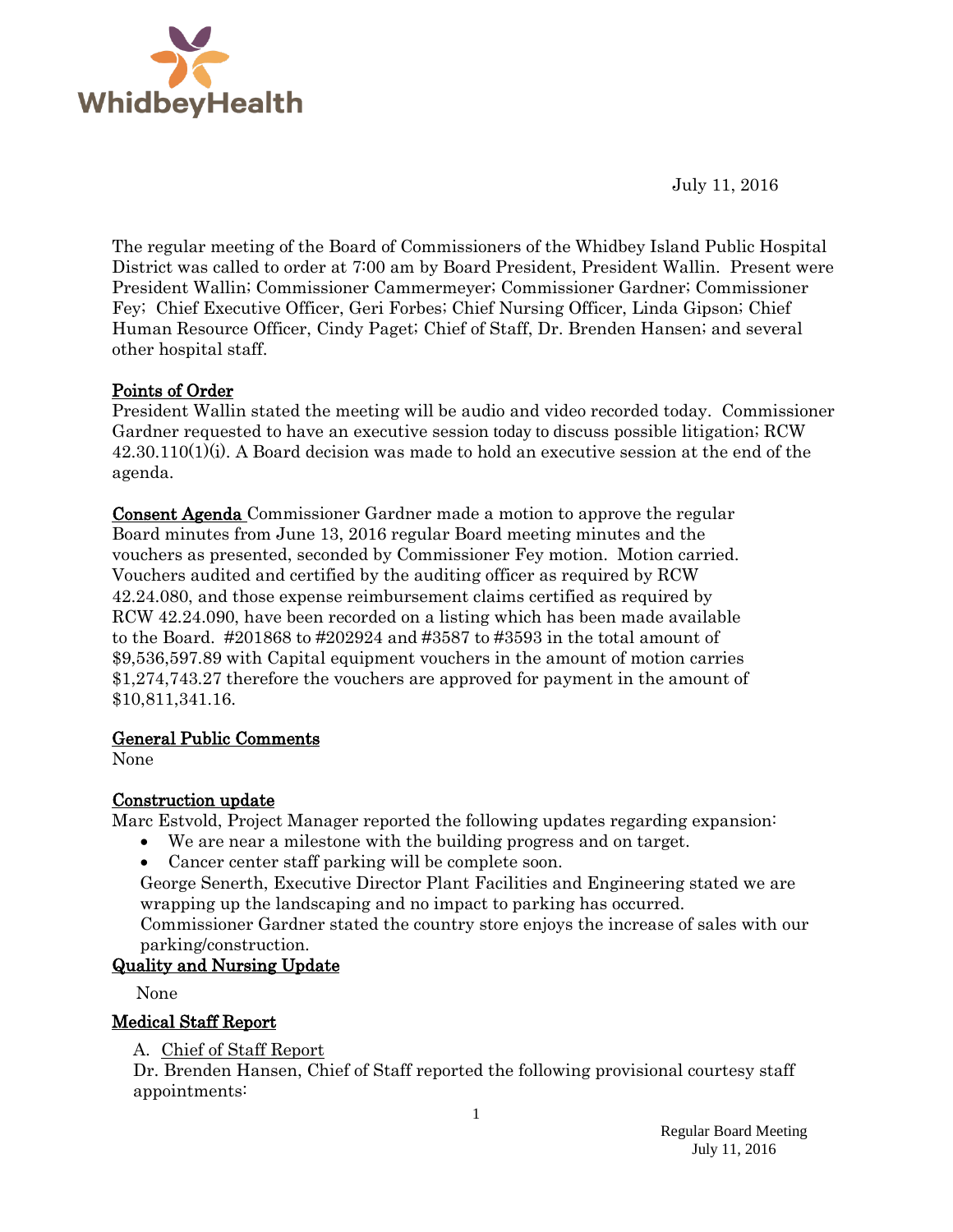

Melissa C. Smith, MD Provisional Courtesy Staff Appointment M. Chris Conley, ACNP Provisional Courtesy Staff Appointment Alicia A. Darr, CNM Provisional Courtesy Staff Appointment

Commissioner Gardner made a motion, seconded by Commissioner Fey to approve the provisional courtesy staff appointments as presented. Motion carried.

Dr. Brenden Hansen, Chief of Staff reported the following courtesy staff reappointment: \*7:12 am Commissioner Cammermeyer joined the Board meeting.

Dr. Brenden Hansen, Chief of Staff reported we have contracted a company for credentialing process for physicians and we are looking forward to Denise Schulz to begin August 1 as the new medical staff coordinator.

# Staff and Status Reports from Administration

A. Administrative Update

Geri Forbes, CEO reported the following:

- WhidbeyHealth signs reflect new changes, new mindset
- Recognized President Wallin as his first Board meeting as President
- Commissioner Cammermeyer was awarded by the University of Washington for the UW Distinguished Alumni Veteran Award (DAVA)
- WhidbeyHealth installed AED devices to the public. One of the features of the device, when the AED device is opened it automatically dials 911.
- Patient story praising Dr. Hassapis from Marian Apice was read to the Board by CEO Geri Forbes.

## B Finance

Geri Forbes, CEO discussed and presented the May financials:

- Total Clinic Visits
- ER Visits and Ambulance
- Surgeries
- Home Health & Hospice
- P-days and Discharges
- Operations Income
- Statement of Revenue and Expenses
- Cash Flow

Commissioner Gardner stated at the Finance committee a flow sheet of overtime was presented and we show a huge decline in overtime. Thank you to the managers that have stepped up and helped.

## C. Dashboard

Linda Gipson, CNO reported the following new updated dashboard:

- Discussed Quarterly reports on dashboard for future and asking for any changes in the dashboard. Last month we were in the green and still remain in the green.
- Educating the community on prescription pain medication. Managing acute pain on the emergency and inpatient side, appropriate usage.
- Transitions of Care new initiatives are being implemented. Tele-psychiatry contract should be signed and will follow up next Board meeting.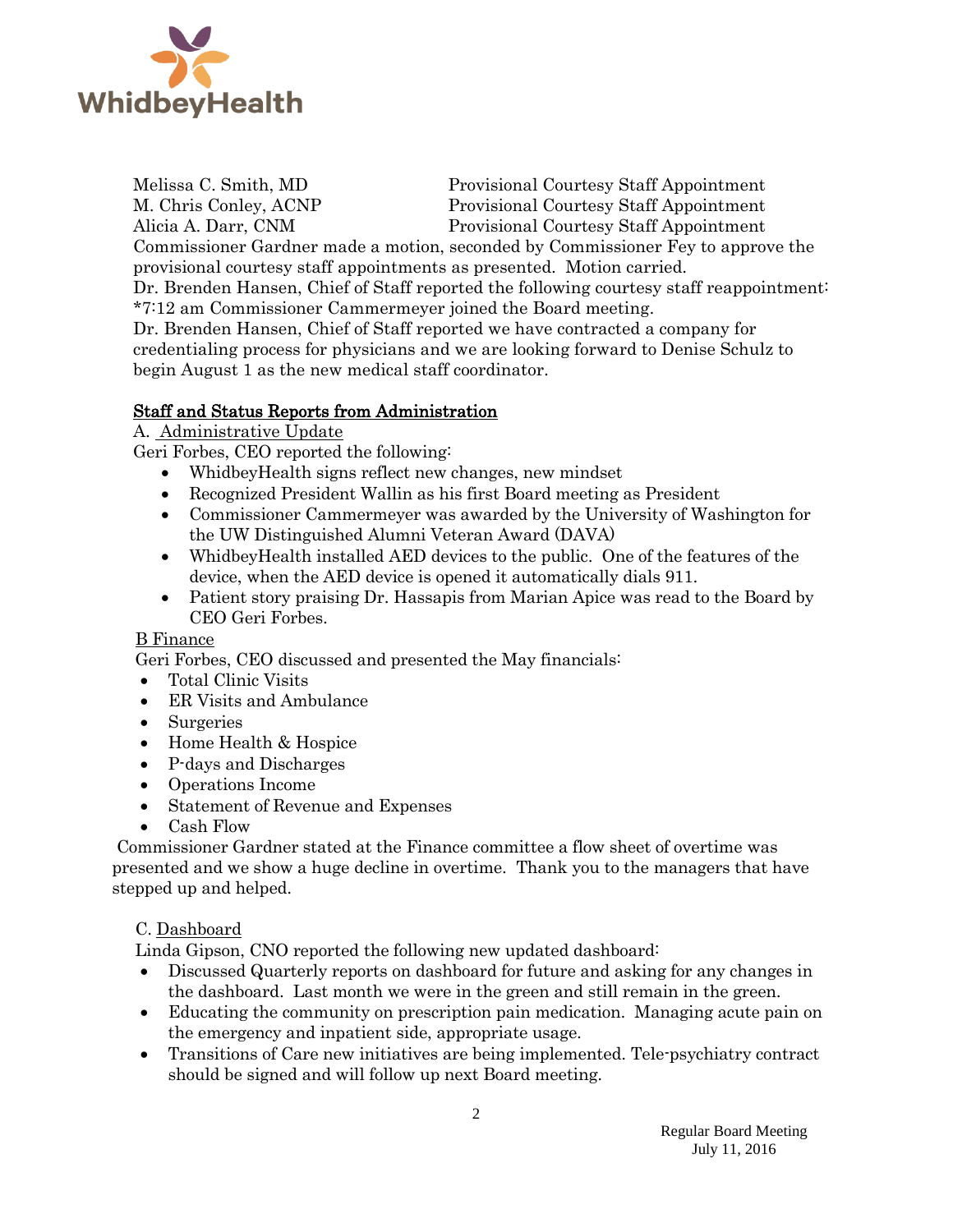

Clinic automatic push button doors are being installed at the clinics.

Dr. Brenden Hansen, Chief of Staff stated our goal for pain management is not to contribute to overdoses and fatalities, bot to find a way to help the community manage pain management.

#### Board Items

#### A. Committee Update

President Wallin stated until the district 5 seat is filled, he will attend that seat's committees until someone is appointed.

#### B. WSHA Discussion

President Wallin reported the Board and some of the administrative team had recently attended the Washington State hospital Association (WSHA) 40th annual conference in Lake Chelan; he opened the floor for discussion. Commissioner Gardner stated she would like the material from WSHA to review before the conference. This is frustrating and we need to stress to WSHA that we need material to preview. Geri Forbes, CEO will follow up with WSHA.

Commissioner Fey stated she enjoyed the legislative updates from the conference. Commissioner Cammermeyer stated she attended the nurse recruiting session at the conference and she feels higher education programs are needed to retain nurses on the island.

#### Compliance Update

Beth Stout, Compliance Officer presented the following:

- Ongoing new hires will have compliance education offered in new employee orientation.
- The Board will be given information on compliance training offered to new employees.
- The compliance hotline had 19 calls to date and had 2 calls last quarter.
- We recently installed an icon on the web page that can be used for Compliance issues.
- The Human Resource department will be furthering sanction checks on vendors and physicians to be more compliant.

Commissioner Gardner stated the compliance committee has sub committees that report to the Compliance committee, this ensures a master alarm is in place.

## Executive Session to Discuss Possible Litigation--RCW 42.30.110(1)(i)

Moved into executive session at 8:05 am. Re-adjourn regular Board meeting at 8:35 am. No action taken.

## Other

President Wallin stated the Board had recently received letters asking to support the expansion levy for EMS. After discussion the Board agreed to wait until the hospital's expansion is complete before endorsing EMS levy. Commissioner Fey made a motion not to endorse the EMS expansion levy, seconded by Commissioner Cammermeyer. Motion carried.